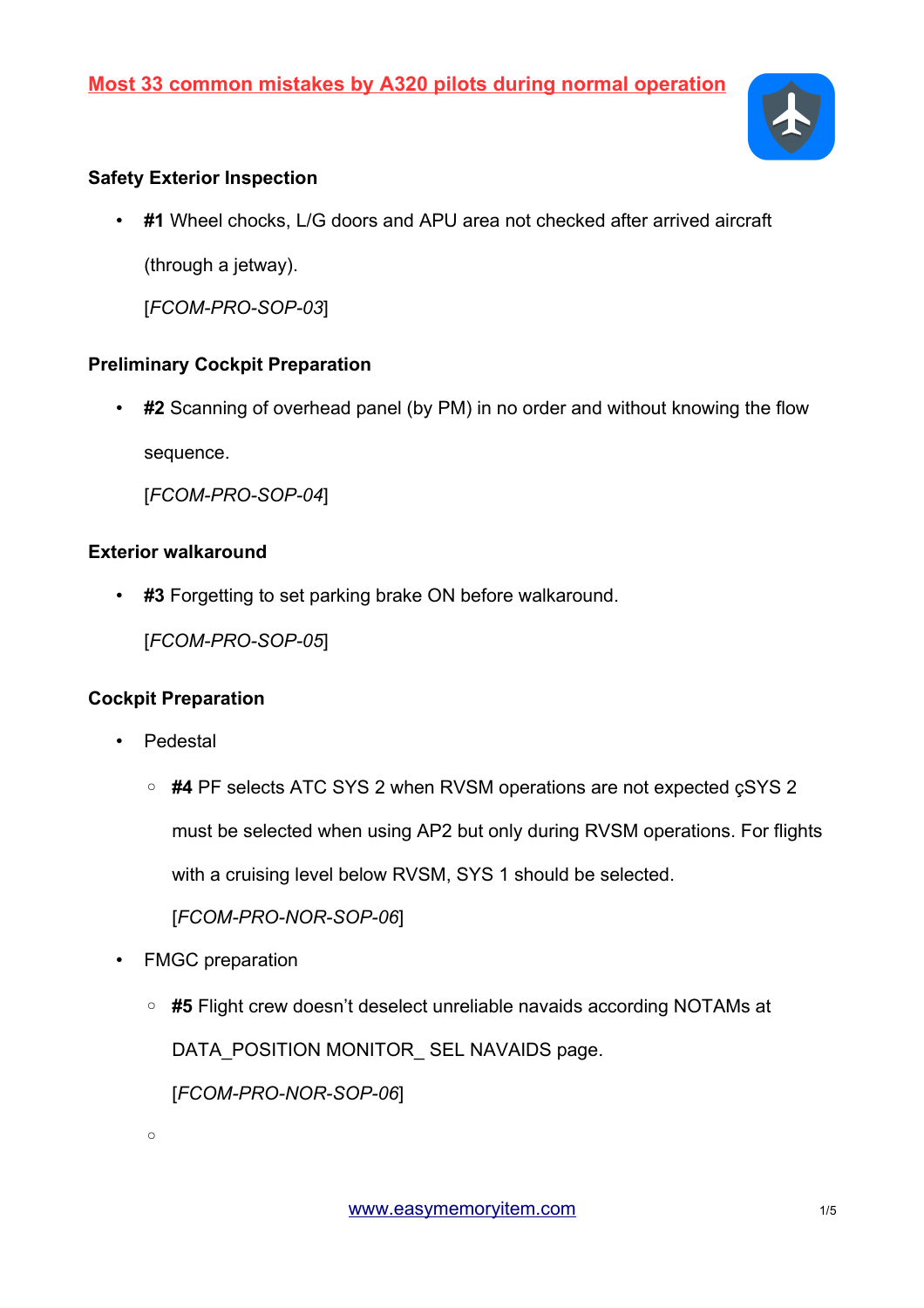

◦ **#6** INIT A page: Flight crew doesn't modify TROPO, GND TMP or CRZ FL TEMP in agreement with forecast.

[*FCOM-PRO-NOR-SOP-06*]

◦ **#7** F-PLN A page: Flight crew forget to insert the forecast winds for accurate flight plan and optimum level calculations.

[*FCOM-DSC-22\_20-30-20-28 WINDS-TEMPERATURE-QNH*]

## **Takeoff Briefing**

• **#8** Briefing in disorder.

## **Glareshield**

- **#9** Flight crew doesn't cross check EFIS CONTROL PANEL or FCU "when both flight crew members are seated".
- **#10** After X-checking and setting QNH flight Crew doesn't check altitudes for maximum differences between altimeters (PFDs, ISIS or mechanical standby altimeter).

[*FCOM-PRO-NOR-SOP-06 GLARESHIELD*]

# **Engine Start & After Start**

- **#11** Flight crew doesn't wait for BOTH, AVAIL indication & grey background on N2 disappeared, before start 2<sup>nd</sup> engine or moving ENG MODE selector to NORM. [*FCOM-PRO-NOR-SOP-08*]
- **#12** PM starts 'AFTER START' flow pattern before engines are stabilized at idle and before PF sets the ENG MODE selector to NORM.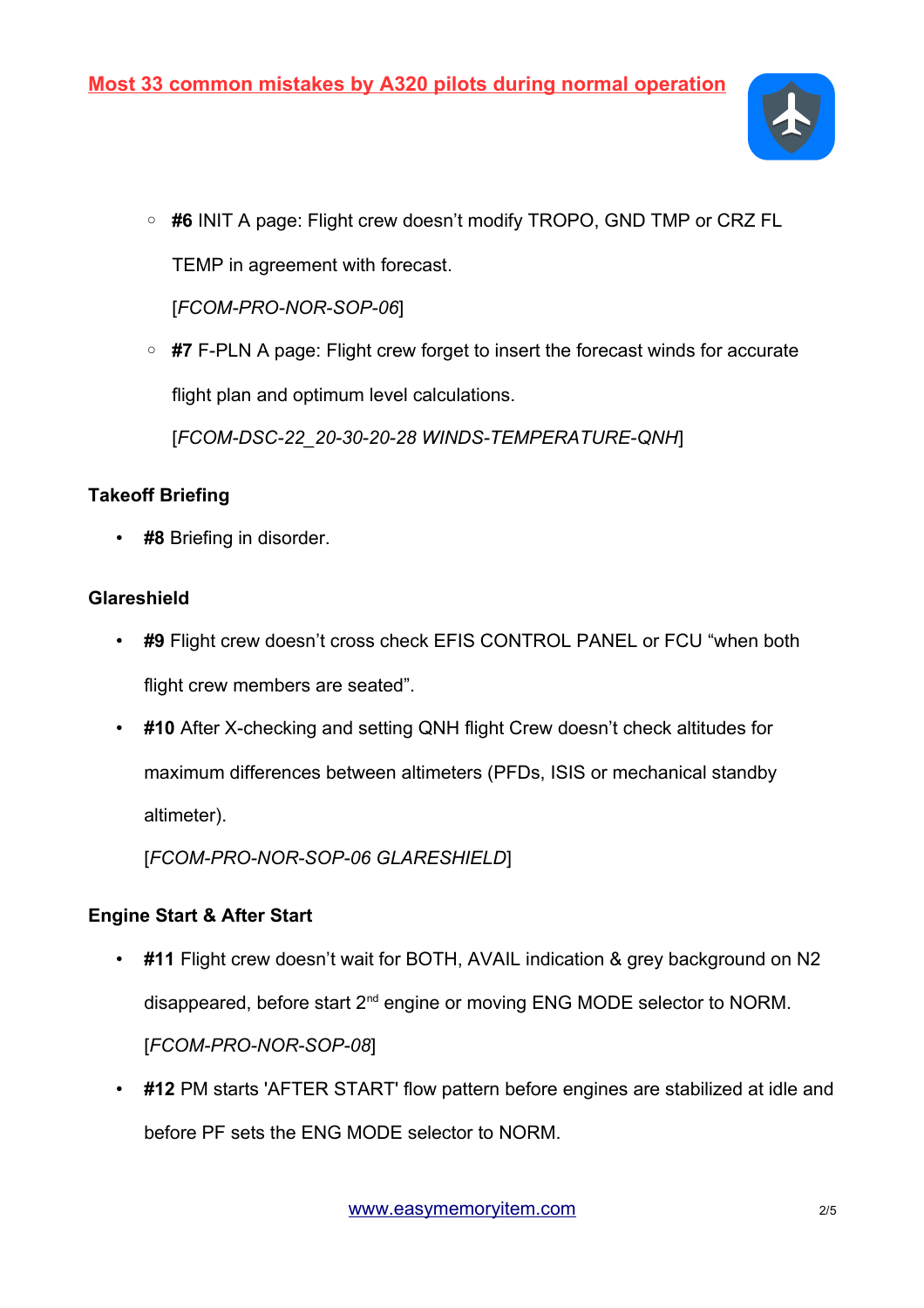

• **#13** Pilots request ground crew to disconnect before all PF and PM actions are completed.

[*FCOM-NOR-SOP-09*]

• **#14** Giving PITCH TRIM setting in THS degrees instead of CG percentage when reading 'AFTER START' checklist e.g. : "0.1UP SET" instead of "28% SET" [*FCOM-NOR-SOP-09*]

## **TAXI**

- **#15** Performing brake check at too high speed. [*FCTM-PR-NP-SOP-Taxi*] [*FCOM-NOR-SOP-09*]
- **#16** Flight crew doesn't re-read 'BEFORE TAKEOFF' checklist after change of RWY, T/O speeds, flap setting, SID and/or new Takeoff Briefing.

# **TAKEOFF & AFTER TAKEOFF**

- **#17** PF releases the brake pedals before N1 is stabilized at 50% N1 (1.05 EPR). [*AFM-NORM-TO*]
- **#18** During flaps retraction PM callout "FLAPS 1" or "FLAPS 0" after waiting for the full cycle to be completed.

[*FCOM-PRO-NOR-SOP-90 FLAPS OR GEAR CALLOUTS*]

- **#19** PM doesn't perform 'AFTER TAKEOFF' flow pattern after flap retraction. [*FCOM-NOR-SOP-13*]
- **#20** Flight crew performs Noise Abatement Takeoff (NADP) while in conditions of significant turbulence, when expecting windshear or during icing conditions. [*FCTM-PR-NP-SOP-120 NOISE ABATEMENT TAKEOFF*]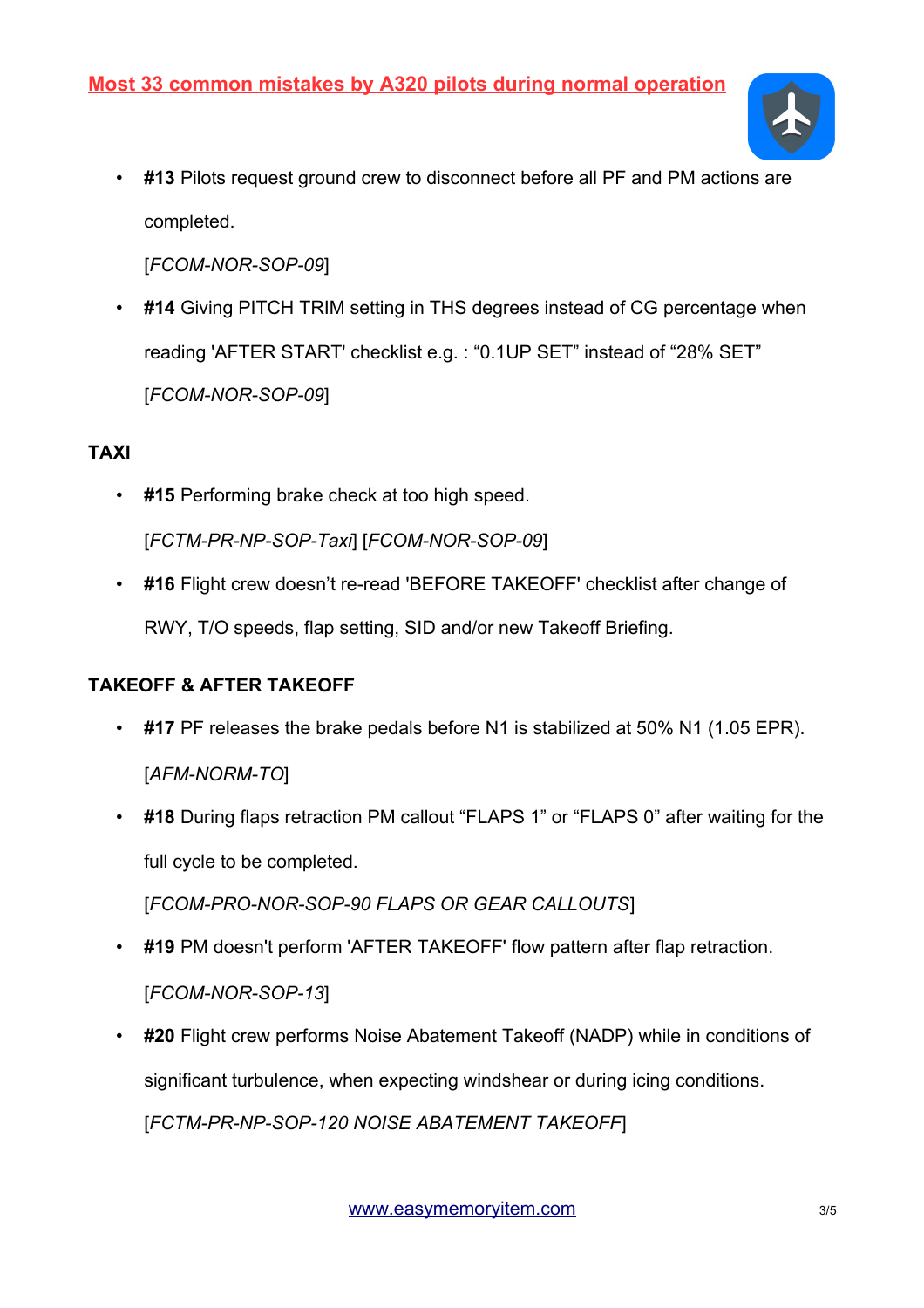

#### **CLIMB**

• **#21** Flight crew doesn't perform a correct altitude crosscheck at transition altitude and refer to "comparison of altitude indication" table if a discrepancy is noticed, or perform an altitude crosscheck before entering RVSM airspace [*FCOM-PRO-SPO-50 RVSM NORMAL PROCEDURES*]

## **CRUISE**

- **#22** Flight crew selects on TCAS a position other than ALL during cruise [*FCTM-AS-TCAS-OPERATING TECHNIQUES*]
- **#23** During approach briefing flight crew doesn't brief "MANAGEMENT OF DEGRADED GUIDANCE/NAVIGATION" [*FCTM-PR-NP-SOP-160 APPROACH BRIEFING*] [*FCOM-PRO-SOP-18-C APPROACH GUIDANCE MANAGEMENT*]

## **DESCENT PREPARATION**

- **#24** Flight crew doesn't check Landing Performance in daily normal operation. [*FCOM-PRO-NOR-SOP-16*]
- **#25** Briefing in disorder.

# **APPROACH**

- Approach using LOC G/S guidance
	- **#26** When intercepting a G/S from above the PF selects a vertical speed lower than -1500ft/min.

[*FCOM-NOR-SOP-18-C GLIDE INTERCEPTION FROM ABOVE*]